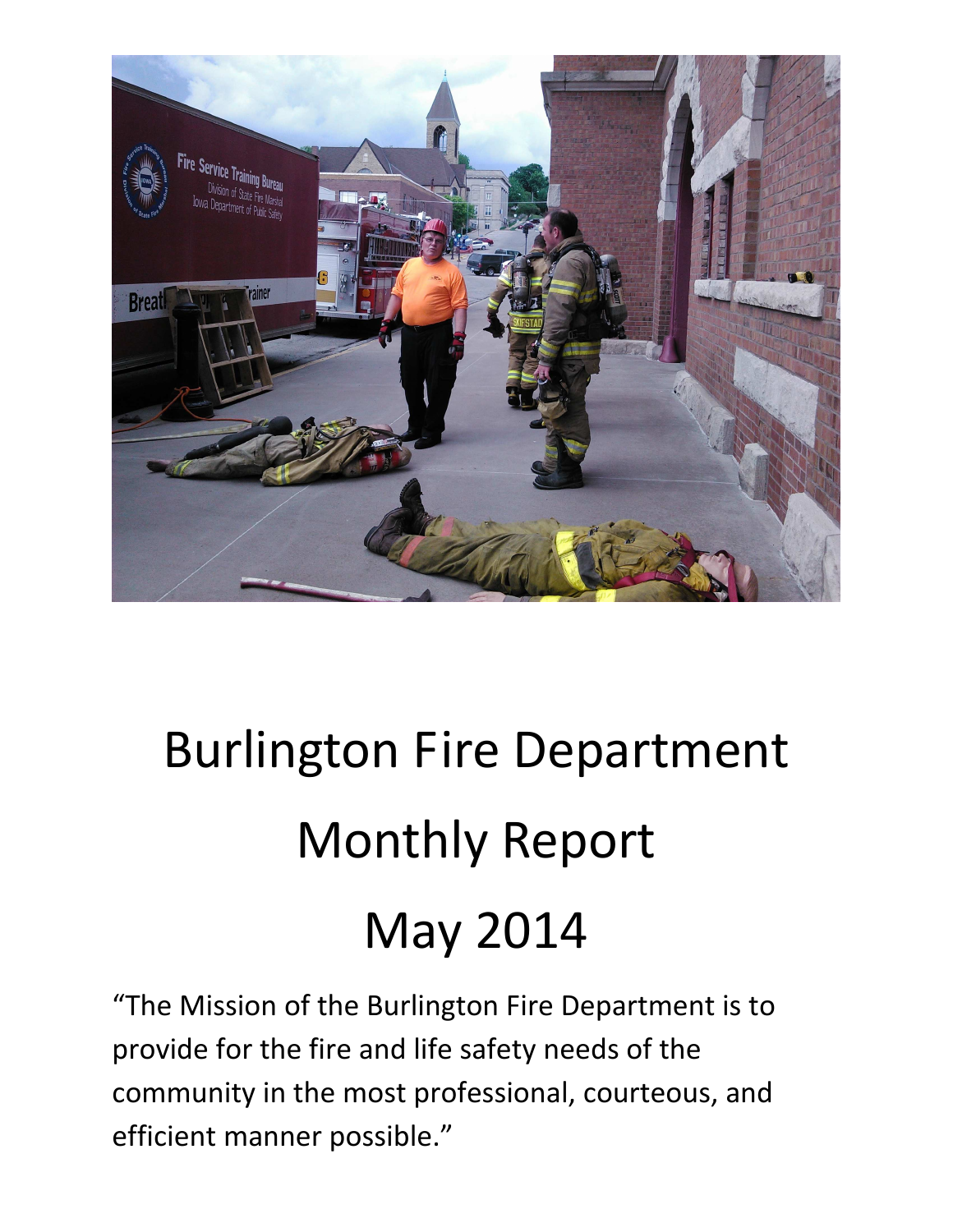#### **Training**

During May, we had several day-long training events including rapid intervention crew training and confined space training. The confined space training was sponsored by the Joint Safety Committee. We had 3 days of classroom and hands-on training held at Central Fire Station with around 30 people in attendance for each class.

 evolutions that departments shouldShifts also started training utilizing "Company Drills". NFPA 1710 outlines several company



be practicing. The shifts will be introduced to a new company drill each month and they will be evaluated by the Deputy Chief. May's drill involved deploying 2 pre-connected 1 ¾" handlines and connecting to a water supply within a time limit of 3 minutes.

#### **Operations**

In May, the Fire Department went on 360 calls. Our average response time was 6 minutes and 36 seconds for all calls (emergency and nonemergency). Inside the city limits of Burlington, we made 26 fire calls in an average response time of 4 minutes 38 seconds. This time starts from our alarm time to when the first unit arrives on scene. We had 97 overlapping calls.

We have had Paramedic students almost daily in May as the current Paramedic class at SCC is coming to an end soon. The students are assigned to an ambulance and participate in other station activities when they are not on calls. Students are evaluated by our paramedics assigned to the ambulance.

We held Battalion Chief promotional testing on May  $20<sup>th</sup>$  and  $22<sup>nd</sup>$ . Captains McGhee and Ryan took part. They passed a written test proctored by the Iowa Fire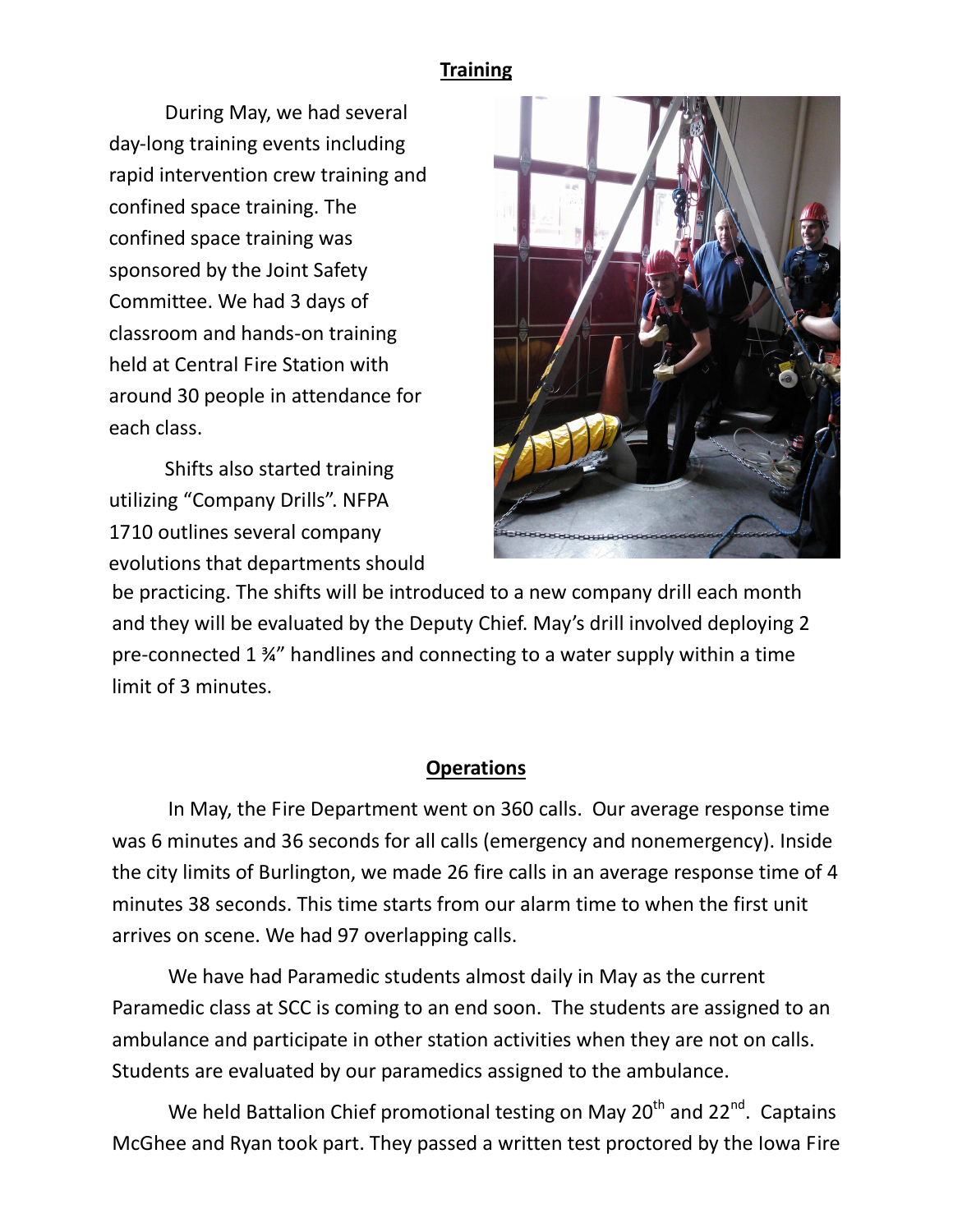Service Training Bureau and then participated in an assessment center. Both candidates did well and should be certified for the position by the Civil Service Commission on June  $5^{\text{th}}$ .

#### **Fire Prevention**

 Fire Marshal Crooks conducted 29 inspections in May. Included in those inspections were 6 violation rechecks  $(1<sup>st</sup>)$ , 8 violation rechecks  $(2<sup>nd</sup>)$ , and 1 violation recheck  $(3^{rd})$ . Seventy-four violations of code were noted. We continue to offer free smoke detectors and installation. Crews installed 4 in May. We are currently out of carbon monoxide detectors to install.

- Crews participated in the Disaster Drill at GRMC.
- Several members attended "Trauma Night" EMS training at GRMC as part of EMS Week.
- Battalion Chief Workman attended the Mutual Aid Box Alarm System meeting in Monmouth, IL.
- Chief Trexel and Capt. Bullinger attended the Des Moines County EMS Association meeting.
- Chief Trexel attended two meetings of the DESCOM Advisory Board.
- Paramedic Welch attained certification as a Critical Care Paramedic.
- Battalion Chief Workman attended the Pink Heals meeting in West Burlington.

Sincerely,

Matt Trexel

Fire Chief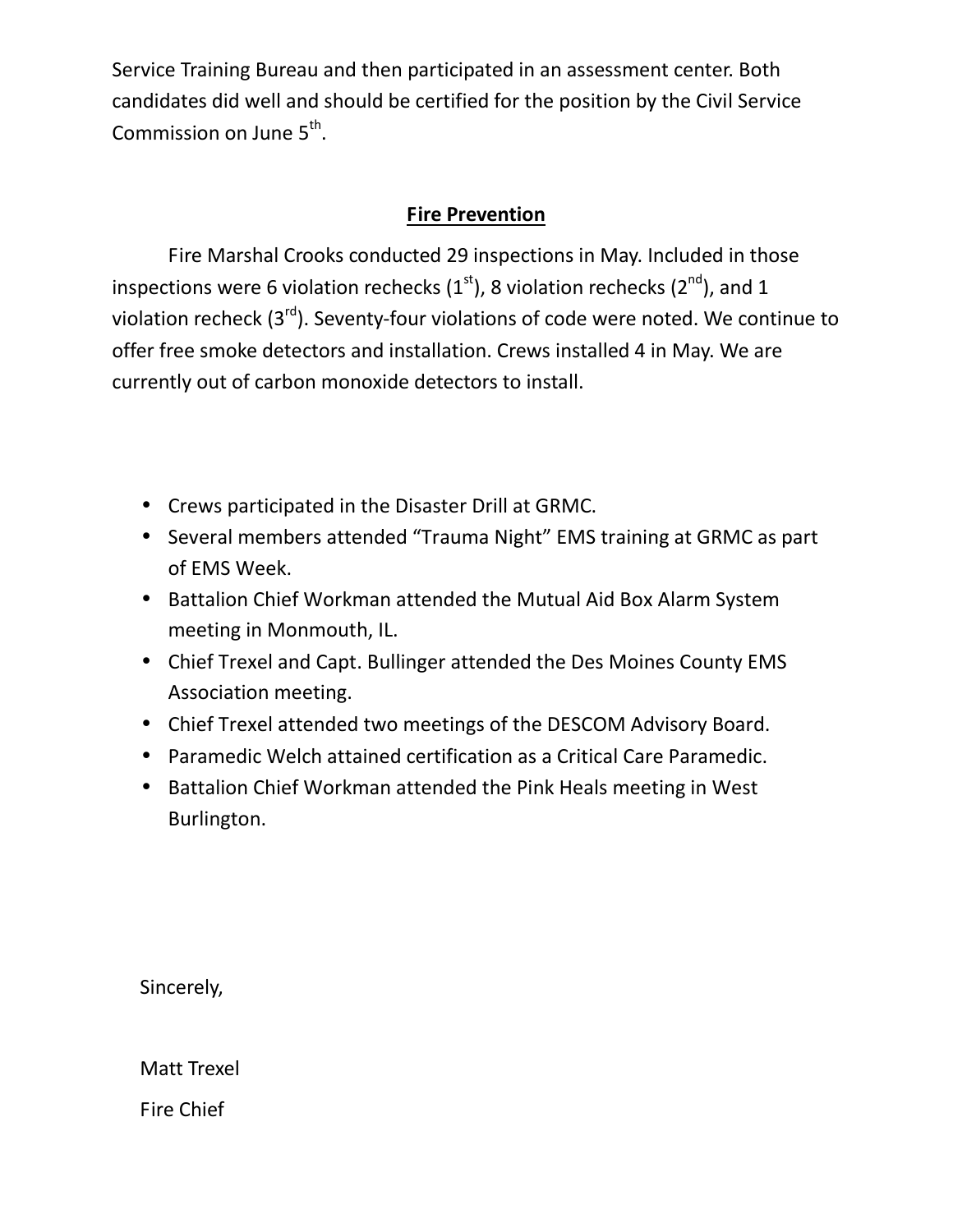**Fire Department Incident Types May 2014**

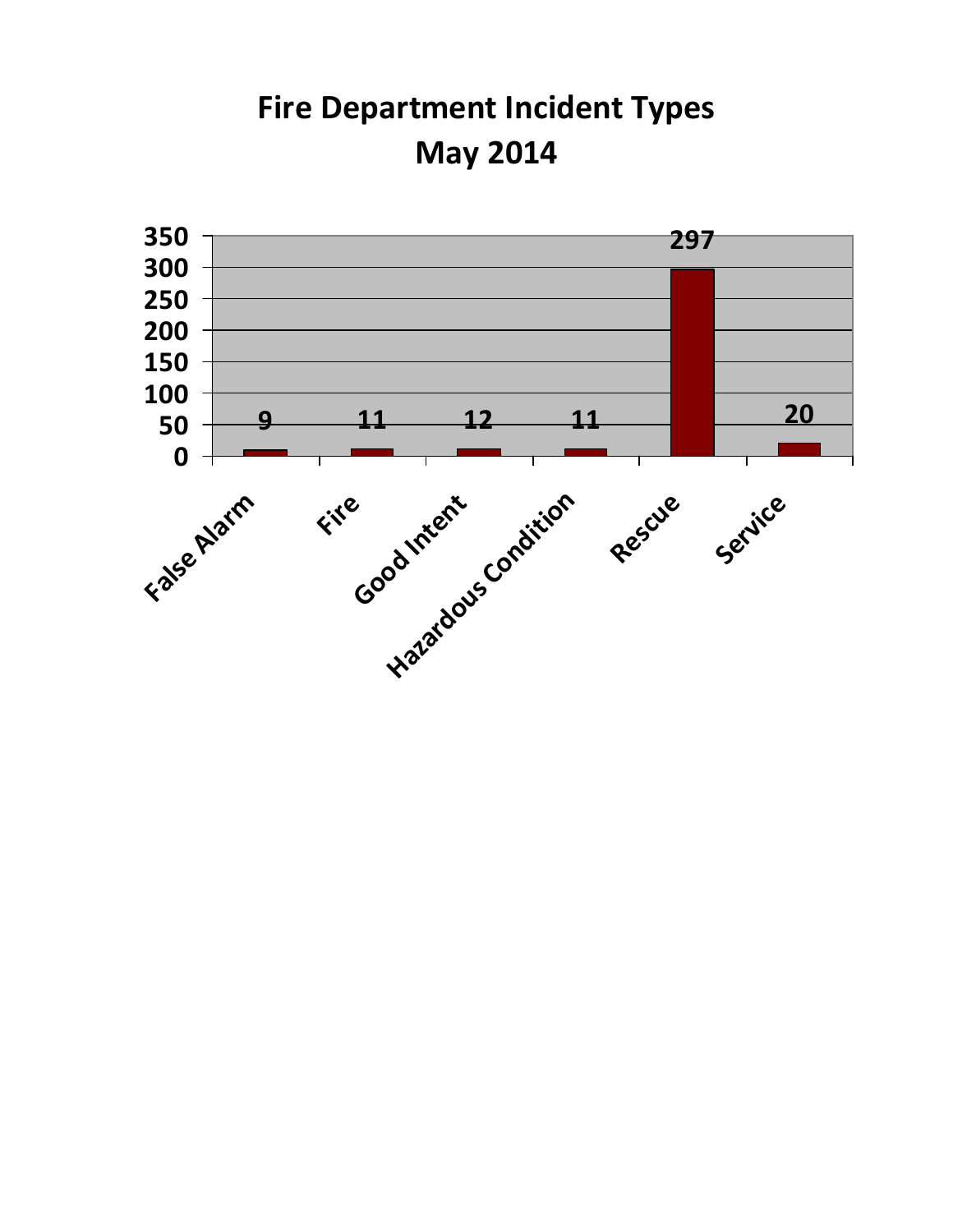## **Fire Department Calls By District May 2014**



## **Fire Department Inspections May 2014**